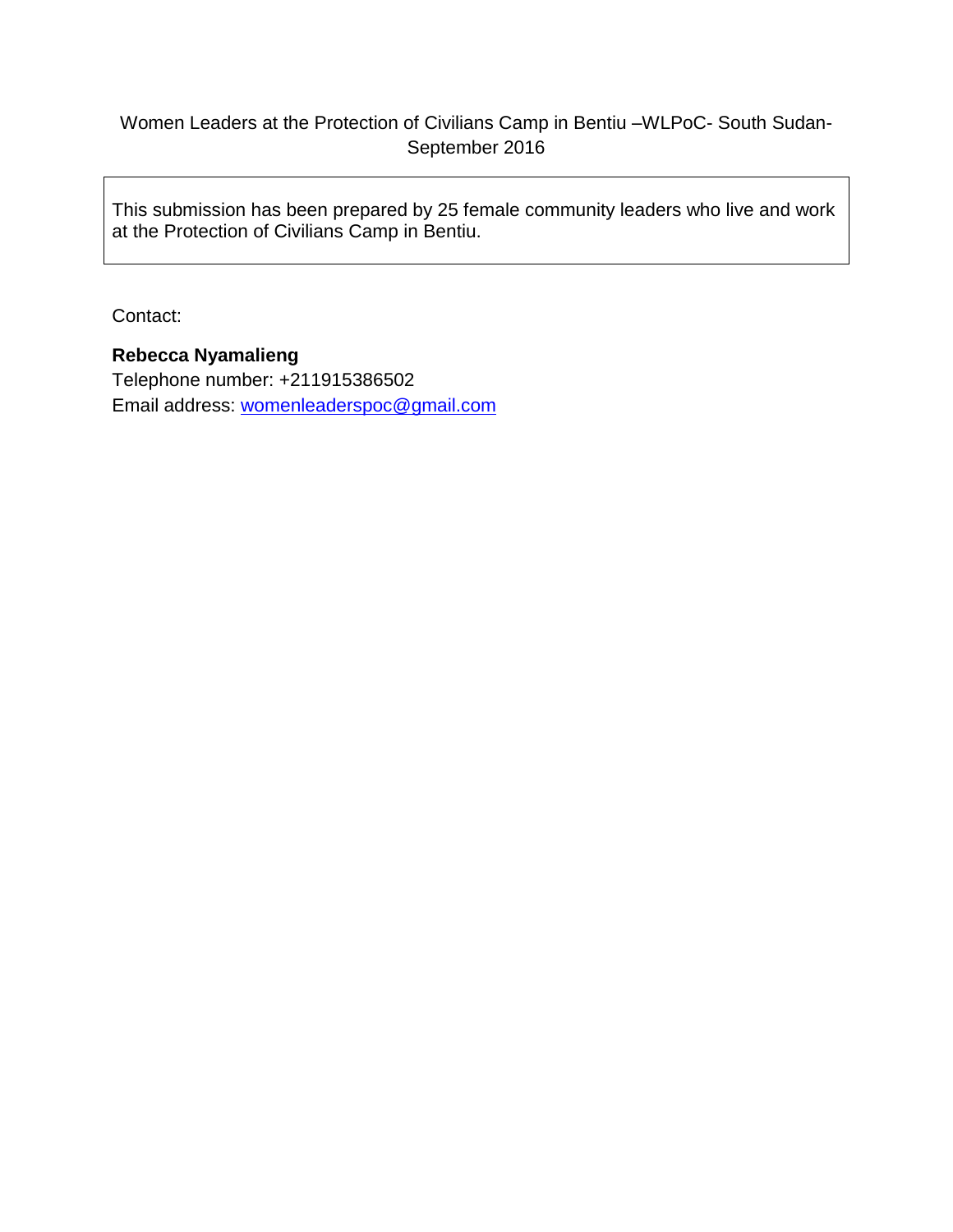### **I. Summary**

### **II. Introduction**

- 1. This submission was prepared by 25 female community leaders who live and work at the Protection of Civilians Camp –PoC- in Bentiu town. The community leaders come from different counties of the former Unity State, and live and work in different sectors at the PoC.
- 2. The Women Leaders at the Protection of Civilians Camp in Bentiu –WLPoCstrongly believe that the South Sudanese Government should be focusing on achieving greater equality between men. Political efforts need to be made to ensure that women have equal participation in public and political life, at both the local and national level. Women should be able to live free from fear of violence, and chose the person they want to marry, and to enjoy the same economic opportunities.
- 3. The WLPoC believes that equality will only be achieved if the Government ensures that all women are treated with dignity and respect. As a basic step, we call upon the Government to amend all parts of customary law to ensure its compliance with CEDAW and South Sudan's Transitional Constitution, whilst ensuring that all members of the judiciary, in particular chiefs in traditional courts, develop and apply customary law that is complaint with international human rights law and the Transitional Constitution.
- 4. Additionally, the WLPoC calls upon the Government to ensure that as part of the peace and reconciliation process perpetuators of past human rights and international humanitarian law violations who committed crimes against women are suspended from their positions, if they are part of the national army or are serving in government, and are judged by an impartial court.
- 5. Finally, the WLPoC strongly advocates for greater access to education, to enable women to participate in society and the economy in equal terms as men.

### **III. Promotion and protection of human rights on the ground**

#### **Rape and other forms of sexual violence**

6. Women and girls living in the former Unity State are at heightened risk of experiencing rape, and other forms of sexual violence, a situation that has been further exacerbated by the recent conflict.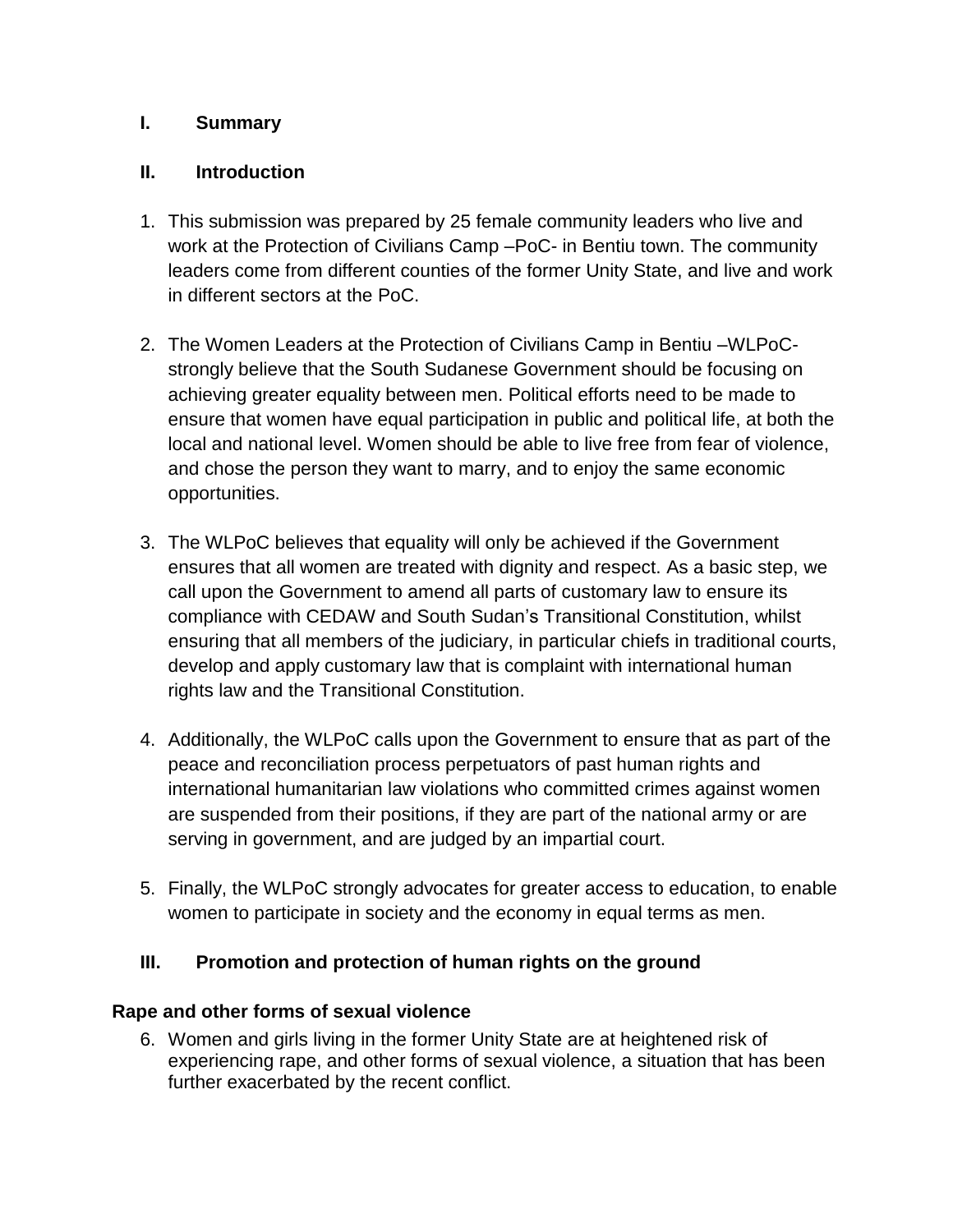- 7. The real extent of the problem is unknown, but the widespread use of rape and sexual violence during the conflict, as well as the abduction of women in particular in Rubkona, Guit and Koch counties have been documented by several reliable organizations, including Human Rights Watch, Amnesty International and UNMISS.<sup>1</sup>
- 8. Rape and sexual violence not related to the conflict is likely to be more prominent than conflict related sexual violence, however, it has been less documented. Nonetheless, anecdotal evidence suggest that sexual violence is an endemic problem, for instance, every woman submitting this paper has either been the victim of rape, or knows someone who has been.
- 9. Statutory law in South Sudan prohibits sexual violence, but the law is hardly ever enforced. In the case of the former Unity State, there are not statutory courts since the conflict erupted in December 2013, as all judges and prosecutors left fearing they would be killed. Moreover, women are reluctant to report sexual crimes and take the cases to court. Women are afraid of being expelled from their families if the rape is known, and they have little or no trust in the justice system.
- 10.Traditional courts, and traditional law, which are the only enforceable laws in the former Unity State, fail to protect women against sexual violence. Marital rape is not punishable in traditional law, and if sexual violence cases are taken to court, the chances of a conviction are extremely low.
- 11.Perpetuators of rape are usually asked to marry the woman they have raped –in exchange of cows to be paid to the woman's family. It is worth noting that in these cases the number of cows men are asked to pay is usually lower than if the woman had not being raped. Moreover, the WLPoC is not aware of any cases of imprisonment for cases of rape. <sup>2</sup>
- 12.Recommendations: we call upon the Government of South Sudan to
	- Enact stricter legislation and enshrine in the Constitution a prohibition against rape
	- Amend all parts of customary law to ensure its compliance with CEDAW and South Sudan Transitional Constitution

 $\overline{\phantom{a}}$ 

<sup>1</sup> See for example:

http://www.google.com/url?sa=t&rct=j&q=&esrc=s&source=web&cd=4&cad=rja&uact=8&ved=0ahUKEwjlwom\_u 8\_LAhVJxRQKHf-

<sup>1</sup>AQAQFggwMAM&url=http%3A%2F%2Fwww.carefrance.org%2Fressources%2Fthemas%2F1%2F3958%2CCARE\_T he-Girl-Has-No-Rights\_GBV-in-.pdf&usg=AFQjCNGeijVZHi8GRCwi-cjBF-bxeuCX-A&sig2=CRiImbacARy-

mKrMq1AXkg&bvm=bv.117218890,d.bGs, [http://www.un.org/sexualviolenceinconflict/countries/south-sudan/,](http://www.un.org/sexualviolenceinconflict/countries/south-sudan/) https://www.hrw.org/africa/south-sudan

<sup>2</sup> http://www.smallarmssurveysudan.org/fileadmin/docs/facts-figures/south-sudan/womens-security/HSBAwomen-security-law.pdf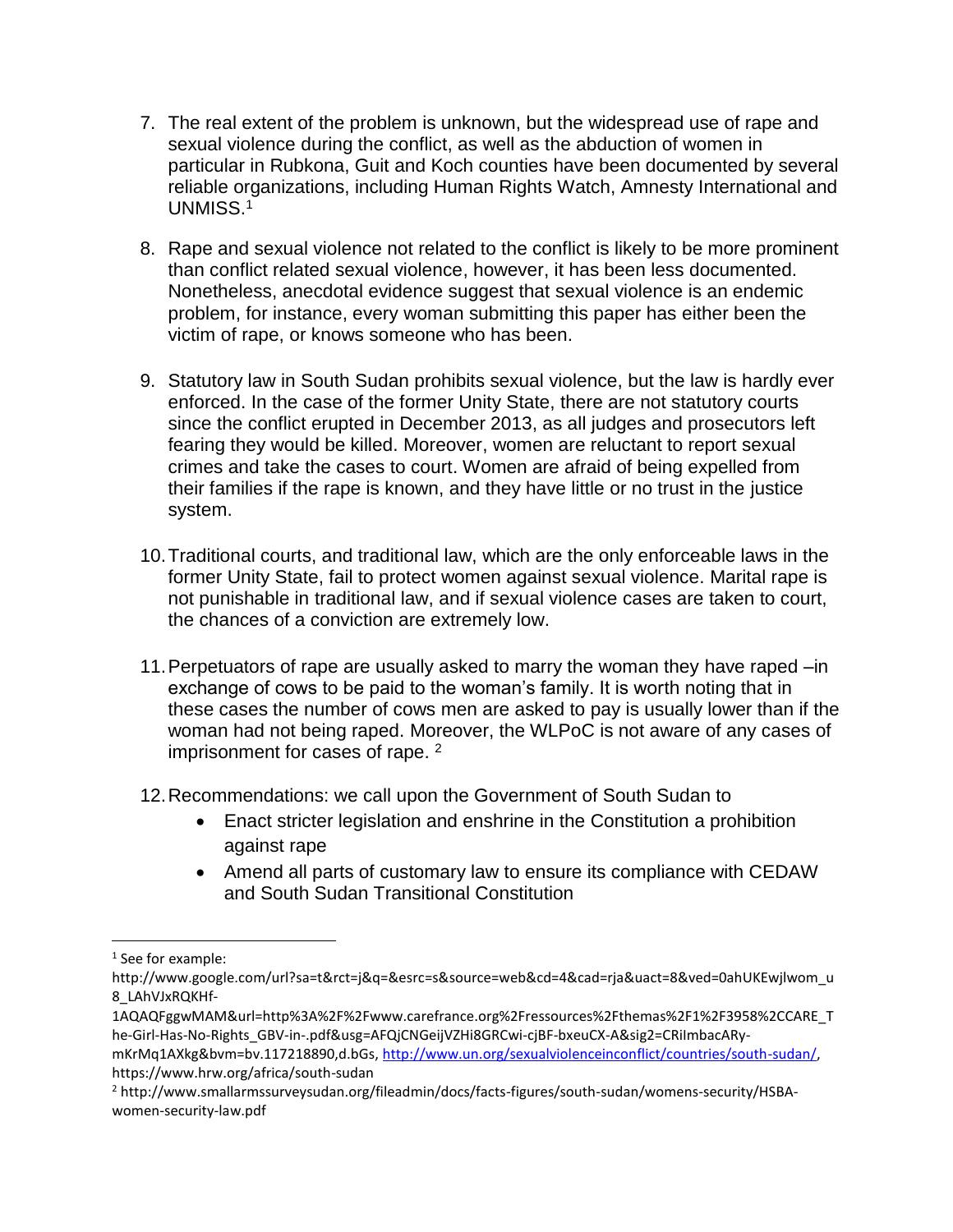- Ensure that the forthcoming permanent Constitution recognizes and protects the rights of women and girls –and prohibits any form of genderbased violence, including those that have been traditionally accepted
- Develop and implement capacity building programs to ensure that all members of the judiciary, in particular chiefs in traditional courts, develop and apply customary law compliant with CEDAW and South Sudan's Transitional Constitution
- Ensure that services for victims of rape are available
- Enact legislation to grant women's access to abortion in cases of rape
- Enact legislation to protect women in case they are expelled out from their own family because of being raped
- Set up orphanages to look after children whose parents are unable to look after them, in particular those who are born as a result of rape

### **Early and forced marriage**

l

- 13.Although the legal age for marriage in South Sudan is 18, girls in the former Unity State tend to marry much earlier –a phenomenon that continues to occur within the Protection of Civilian Camp.
- 14.Marriages in South Sudan are usually arranged and the payment of cattle as dowry is fundamental to the Nuers –the main tribe living in the former Unity State, and the wider South Sudanese culture. Cattle are usually given to the woman's men relatives –their father, brothers or cousins. Moreover, whoever is considered to be a "suitable husband" can make a dowry payment of one cow when a girl is as young as 12. In this way, she is effectively engaged to him.<sup>3</sup>
- 15.Recommendations: we call upon the Government to:
	- Develop and implement sensitization campaigns to eliminate the practice of forced and early marriage and to ensure the women are able to choose the person with whom they want to spend their life
	- Amend all parts of customary law to ensure its compliance with CEDAW and South Sudan Transitional Constitution
	- Develop and implement capacity building programs to ensure that all members of the judiciary, in particular chiefs in traditional courts, develop and apply customary law compliant with CEDAW and South Sudan's Transitional **Constitution**

<sup>3</sup> http://www.smallarmssurveysudan.org/fileadmin/docs/facts-figures/south-sudan/womens-security/HSBAthreats-in-the-Home.pdf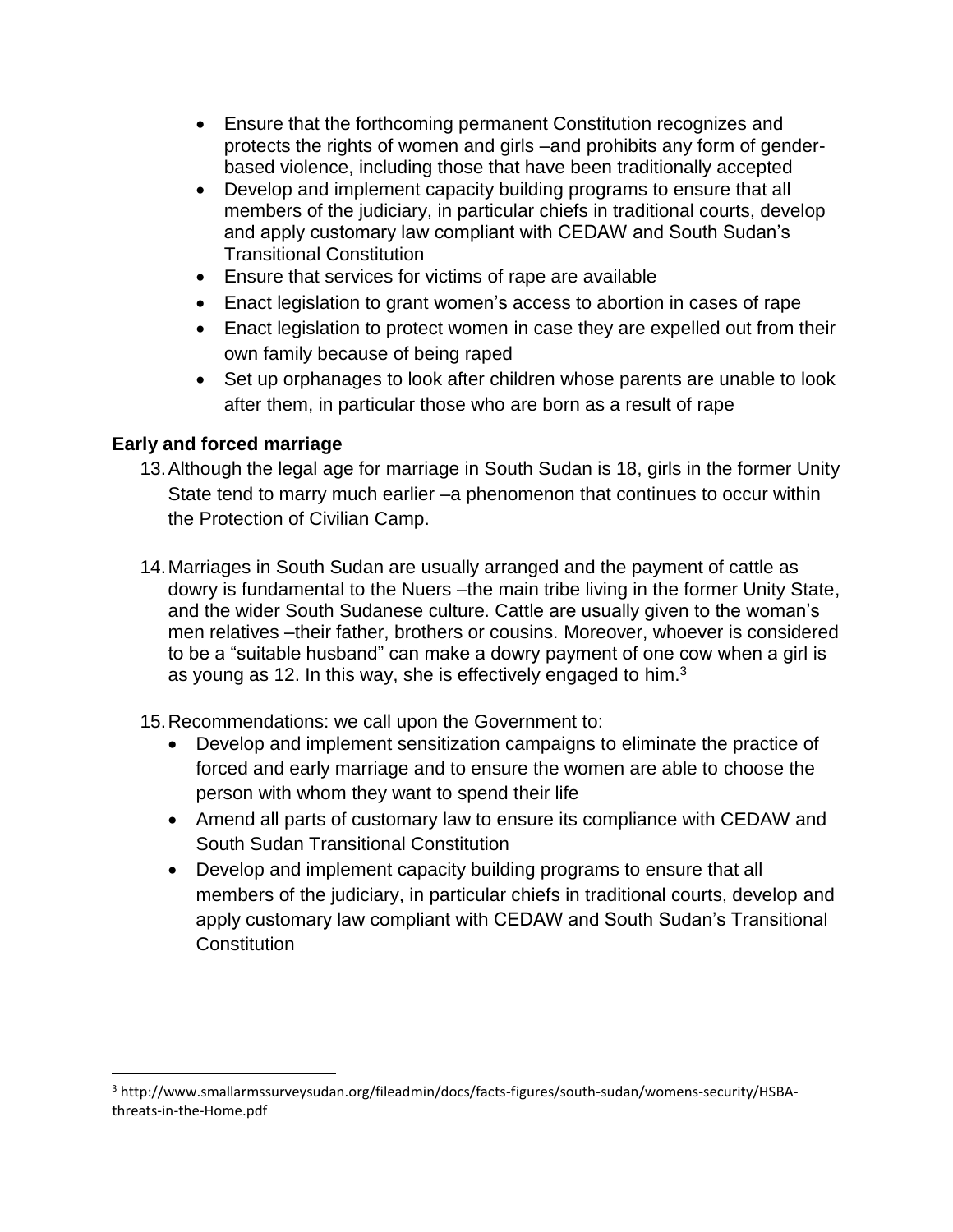# **Equal participation in public and political life**

- 16.Women's representation at the national and local government remains extremely low. According to the Transitional Constitution at least 25% of people in the legislative and executive organs should be women, however, the government has continuously failed to fulfil its constitutional commitment.
- 17.Although President Salva Kiir had several opportunities to appoint women in public appointments, he has failed to do it. For instance, in December 2015 he appointed 28 new governors, none of which were women.
- 18.Recommendations: we call upon the Government to:
	- Ensure that at least 50% of those writing the new constitution are women
	- Make a Constitutional provision to ensure that either the President or vice-President of the Republic is a woman
	- The new Constitution enshrines CEDAW in the bill of rights
	- Put policies and programs in place to ensure that more women enroll in the armed forces and the police

## **Land and inheritance rights**

- 19.South Sudan Transitional Constitution states that women have the right to own property and to inherit from their husbands; however, according to customary law property should remain within the family and it is own and managed by the men, as head of the household. Although there are slight differences between tribes, in the former Unity State where Nuer is the dominant culture, property is both managed and own by the men.
- 20.Recommendations: the Government of South Sudan needs to:
	- Amend the law to ensure that women have the same inheritance rights than men
	- Amend traditional law to make it compliant with South Sudan's Transitional Constitution and CEDAW, ensuring that women have the same property rights as men

# **Right to Education**

 $\overline{\phantom{a}}$ 

21.There are not statistics regarding children's school enrolment and completion rates in the former Unity State. However, according to UNICEF, South Sudan's school system is among the worst in the world, despite increases in school enrolment over the past few years. UNICEF notes that 7 out of 10 children between 7 and 16 years of age have never attended school, whilst the completion rate in primary school is only 10%.<sup>4</sup> Meanwhile, less than 2% of pre-

<sup>4</sup> http://www.unicef.org/southsudan/education.html